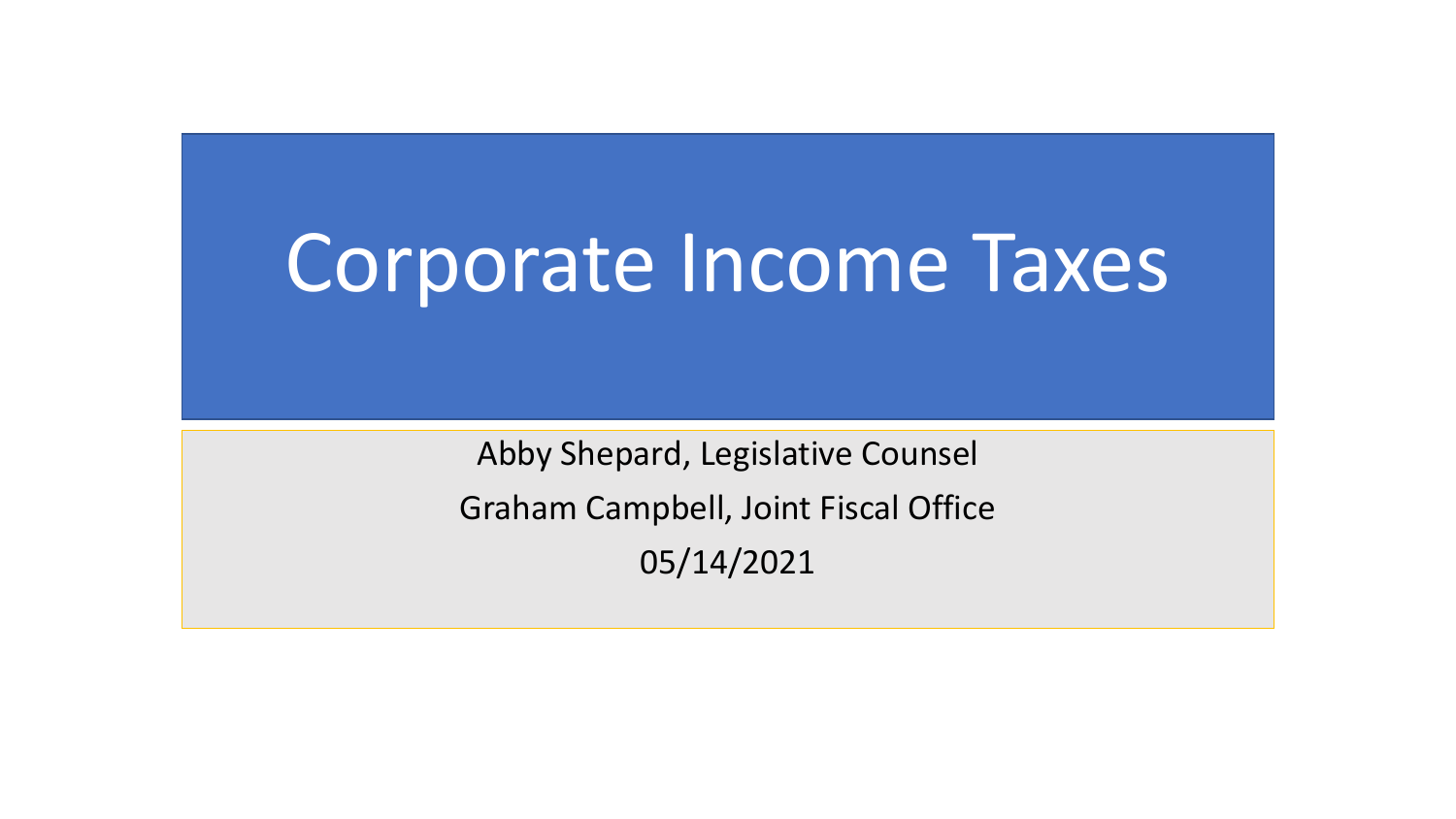# Who pays? Legal entities

- US Resident C-Corporations:
	- Protection from personal liability.
	- Taxed at entity level by corporate tax.
	- Shareholders pay individual income taxes on dividends and capital gains on the appreciation of shares.
	- Main advantage today is ability to raise money on public markets.
- NOT passthrough entities:
	- Partnerships, LLCs, S-Corps, sole proprietors.
	- While these entities shield owners from personal liability, they typically do not pay entity-level tax. Instead, income passes through directly to owners, who are taxed by the personal income tax.
	- Cannot be used to raise public investment.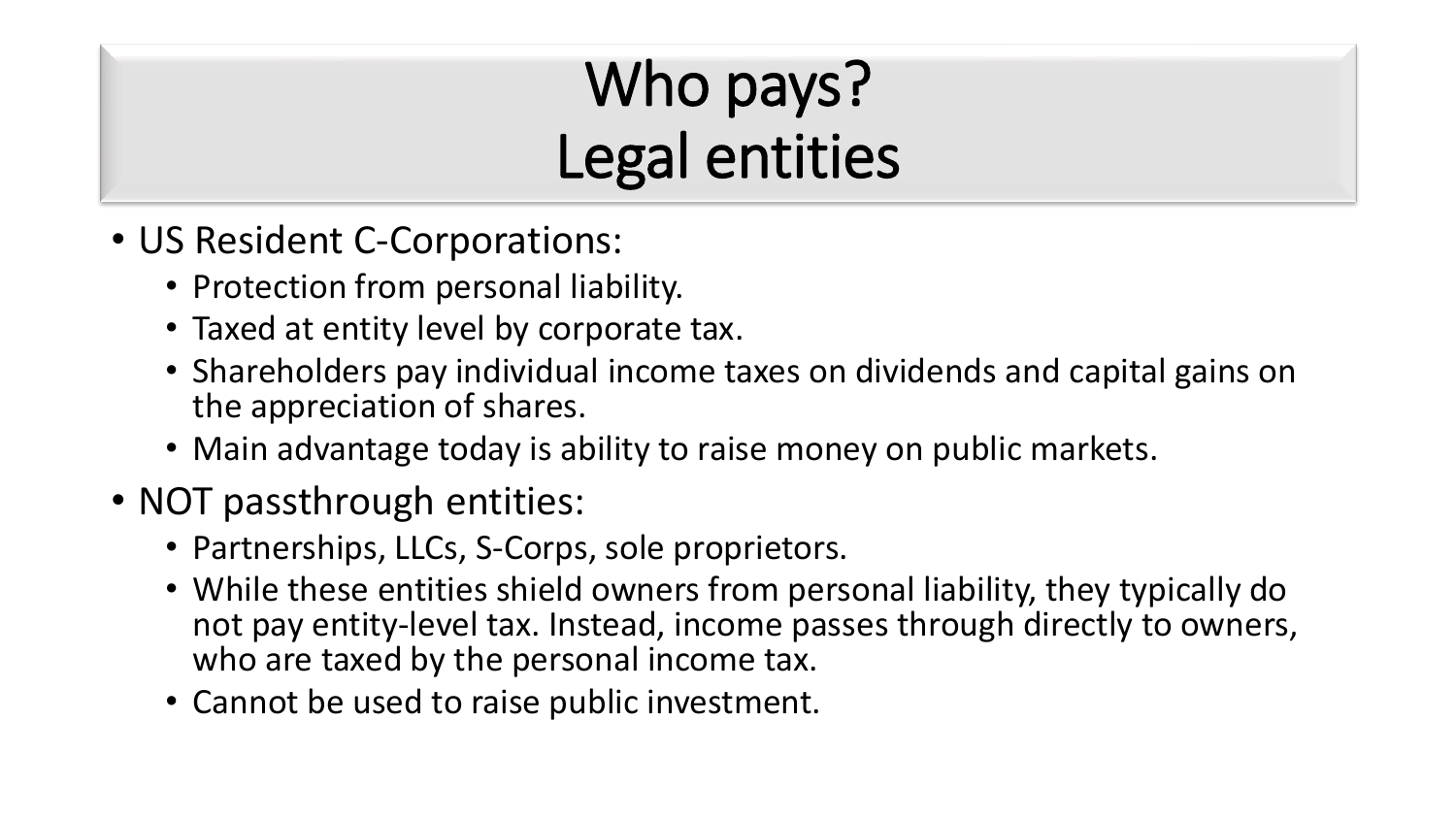## How do they pay?

- Taxable income is calculated at the federal level.
	- Taxable income is equal to a corporation's receipts less allowable deductions including the cost of goods sold, wages and other employee compensation expenses, interest, nonfederal taxes, depreciation, and advertising.
	- Federal corporate tax rate is a flat 21%, lowered in 2018 by the TCJA from the top rate of 35%.
- Vermont uses federal taxable income with certain adjustments
	- No deductions allowed for bonus depreciation, non-VT bond interest, or federal operating losses.
	- Allows deductions for certain income added at the federal level, related to foreign credits and certain job creating credits. Starting in tax year 2022, a business expenses deduction for cannabis establishments.
	- Vermont's corporate tax rate is tiered. The top marginal rate is 8.5%, and there are minimum taxes based on gross receipts.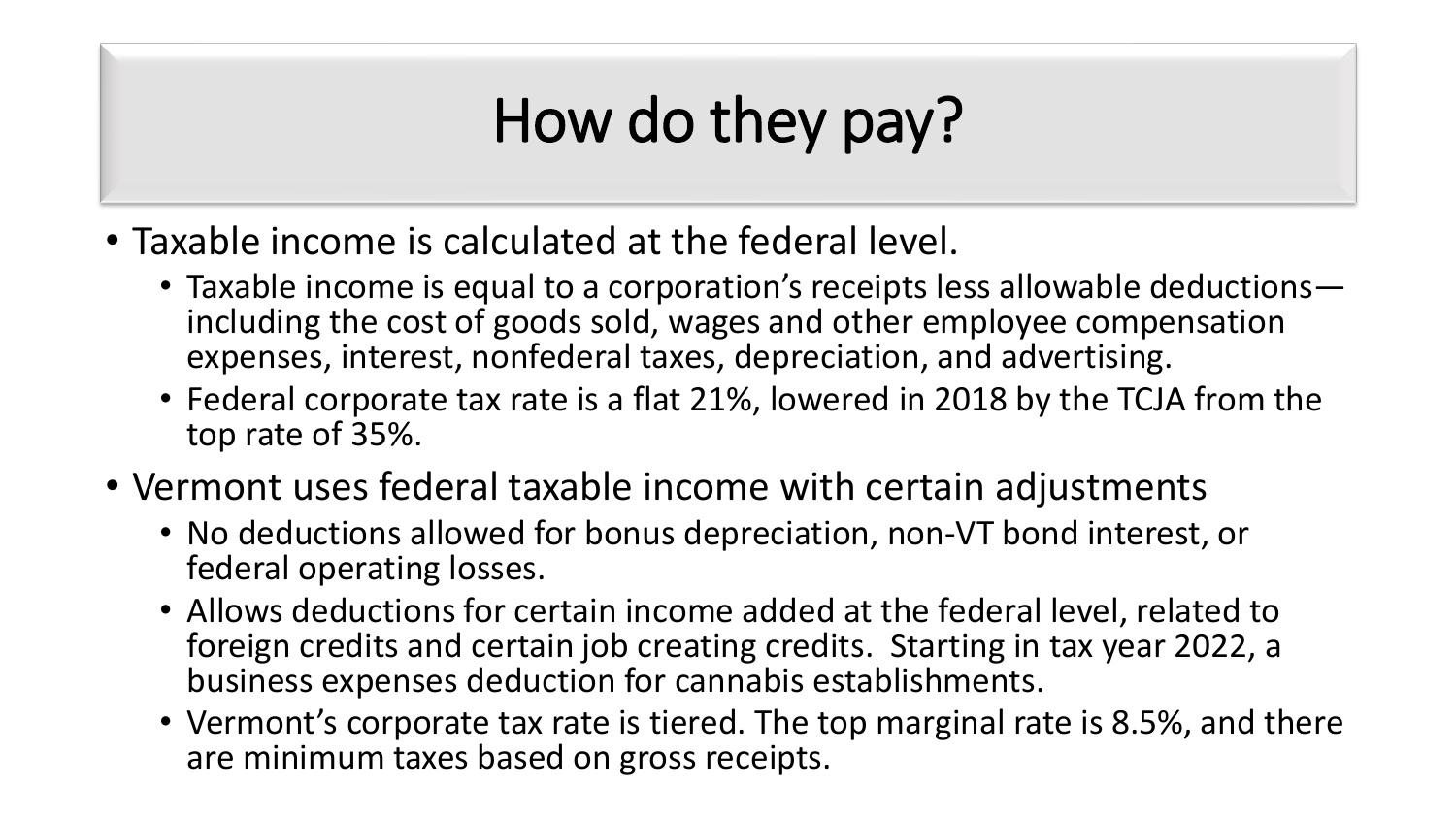#### Top Marginal Corporate Income Tax Rates as of January 1, 2020



income taxes, as do several states like Pennsylvania, Virginia, and West Virginia, which permit gross receipts taxes at the local (but not state) level. Florida's corporate income tax rate will return to 5.5% for tax years beginning on or after Jan. 1, 2022. Georgia's corporate income tax rate will revert to 6% on January 1, 2026. The state could see a drop to 5.5% in 2020, pending legislative approval. Illinois' rate includes two separate corporate income taxes, one at a 7% rate and one at a 2.5% rate. Indiana's rate will change to 5.25% on July 1, 2020. The rate is scheduled to decrease to 4.9% by 2022. Mississippi continues to phase out the 3 percent bracket by increasing the exemption by \$1,000 a year. This year, the exemption is \$3,000. By the start of 2022, the 3 percent bracket will be fully eliminated. New Hampshire's rate is 7.9% for tax periods ending before Dec. 31, 2019. In New Jersey, the rates indicated apply to a corporation's entire net income rather than just income over the threshold. A temporary surcharge is in effect, bringing the rate to 10.5 percent for businesses with income over \$1 million. In addition to regular income taxes, many states impose other taxes on corporations such as gross receipts taxes and franchise taxes. Some states also impose an alternative minimum tax and special rates on financial institutions.

Sources: Tax Foundation; state tax statutes, forms, and instructions; Bloomberg Tax



Lower

**TAX FOUNDATION**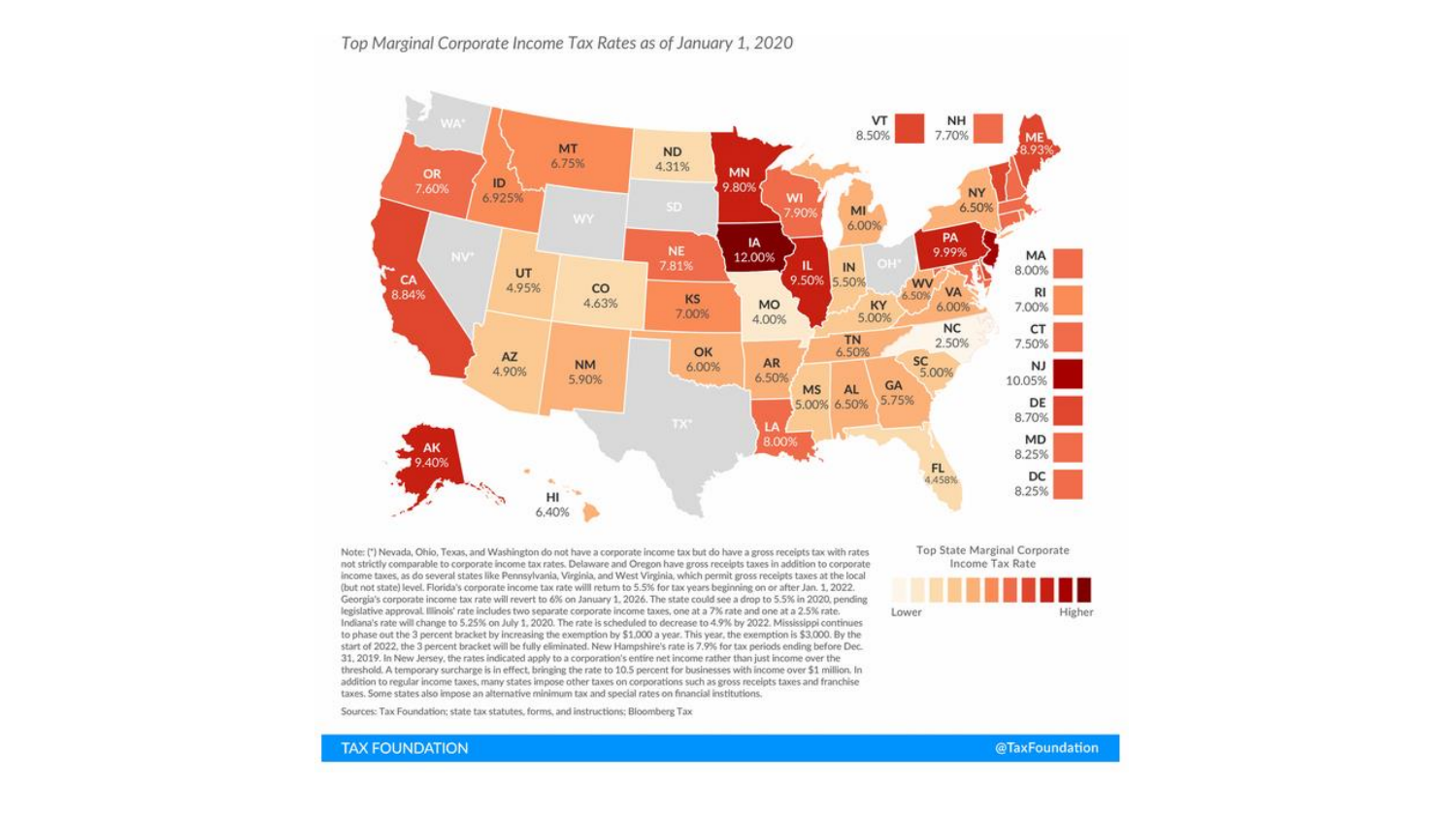How do states identify the income of a corporation to tax it?

#### • What is the income of the taxpayer?

Unitary combined reporting v. separate reporting

#### • How is income is apportioned to state? Apportionment Factors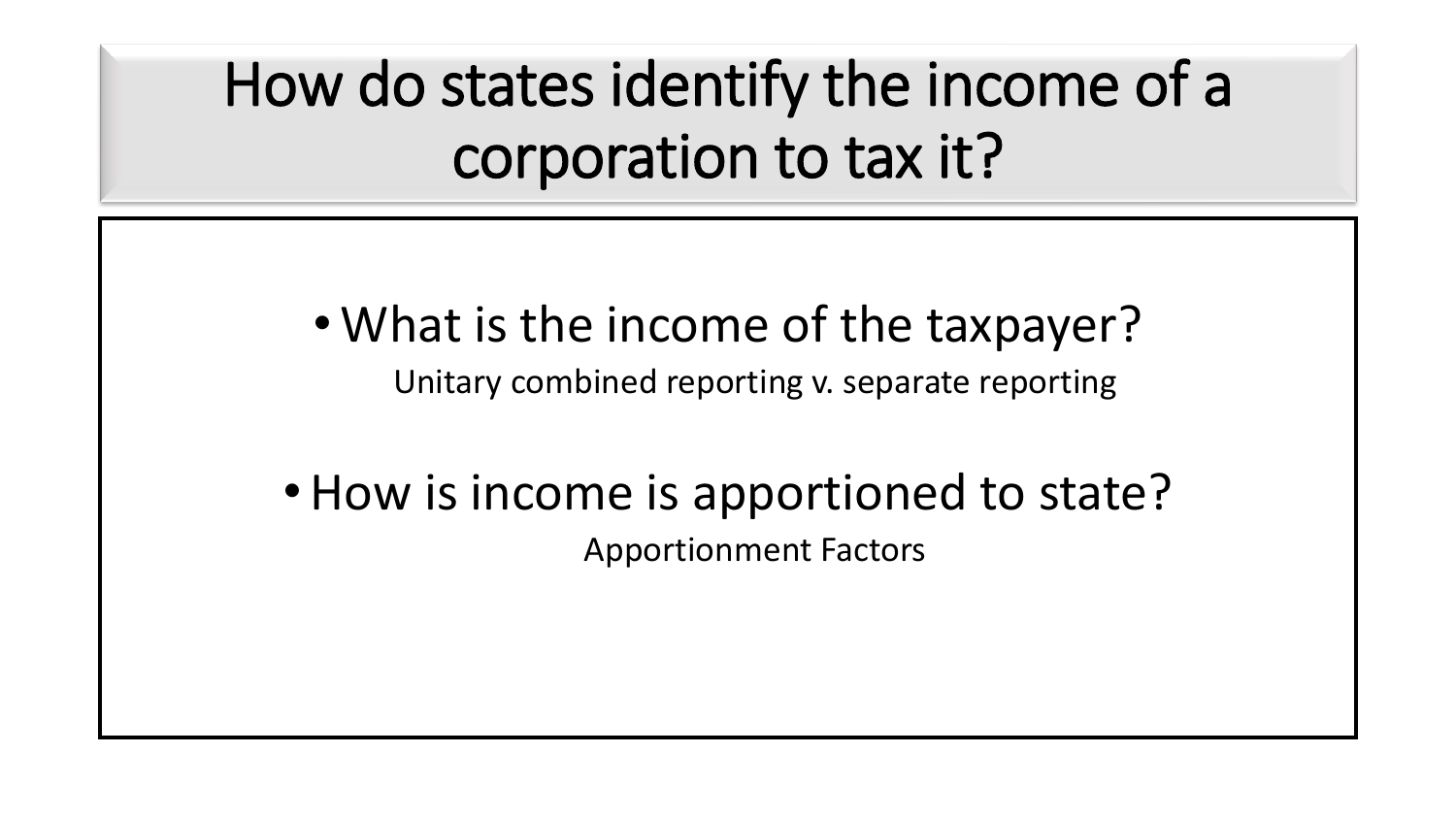#### What is the income?

- Most large multistate corporations are composed of a "parent" corporation and a number of "subsidiary" corporations owned by the parent.
- Corporations can shift income between related companies in an effort to reduce their liability. Example:
	- A parent establishes a subsidiary in a state that does not tax income from intangible assets, such as copyrights and patents, and transfers those assets to that company.
	- The parent establishes a subsidiary in a different state to conduct business. That subsidiary pays the intangible holding company royalties for use of the intangibles, and writes off the payments as an expense.
	- Viewed as separate entities, the parent benefits from the jurisdiction that does not tax intangibles, and from the jurisdiction that allows the expense.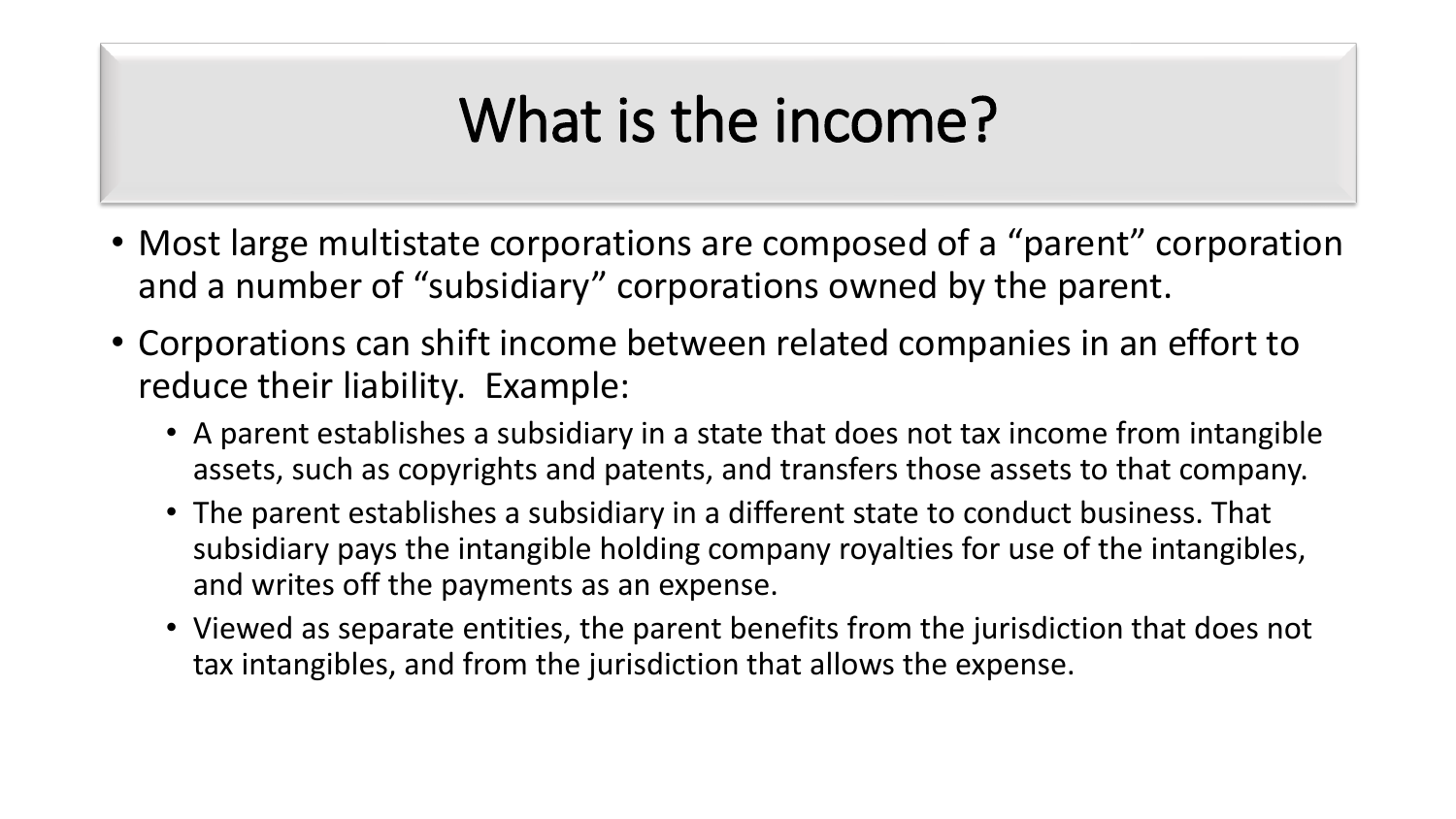### Unitary Combined Reporting

- Under combined reporting, these related corporations that are part of a "unitary group" are generally treated as one entity for tax purposes.
	- Supporters of combined reporting say that this grouping of corporations eliminates distortions and tax planning opportunities caused by intercompany transactions, whether legitimate or otherwise, within the group.
	- Opponents say that combined reporting creates other distortions by attributing income to the wrong jurisdiction, because the calculation simply averages the income and apportionment of all the businesses that actually have different economic profitability.
- As of January 1, 2020, 28 states and the District of Columbia, including Vermont, have adopted some form of unitary combined reporting.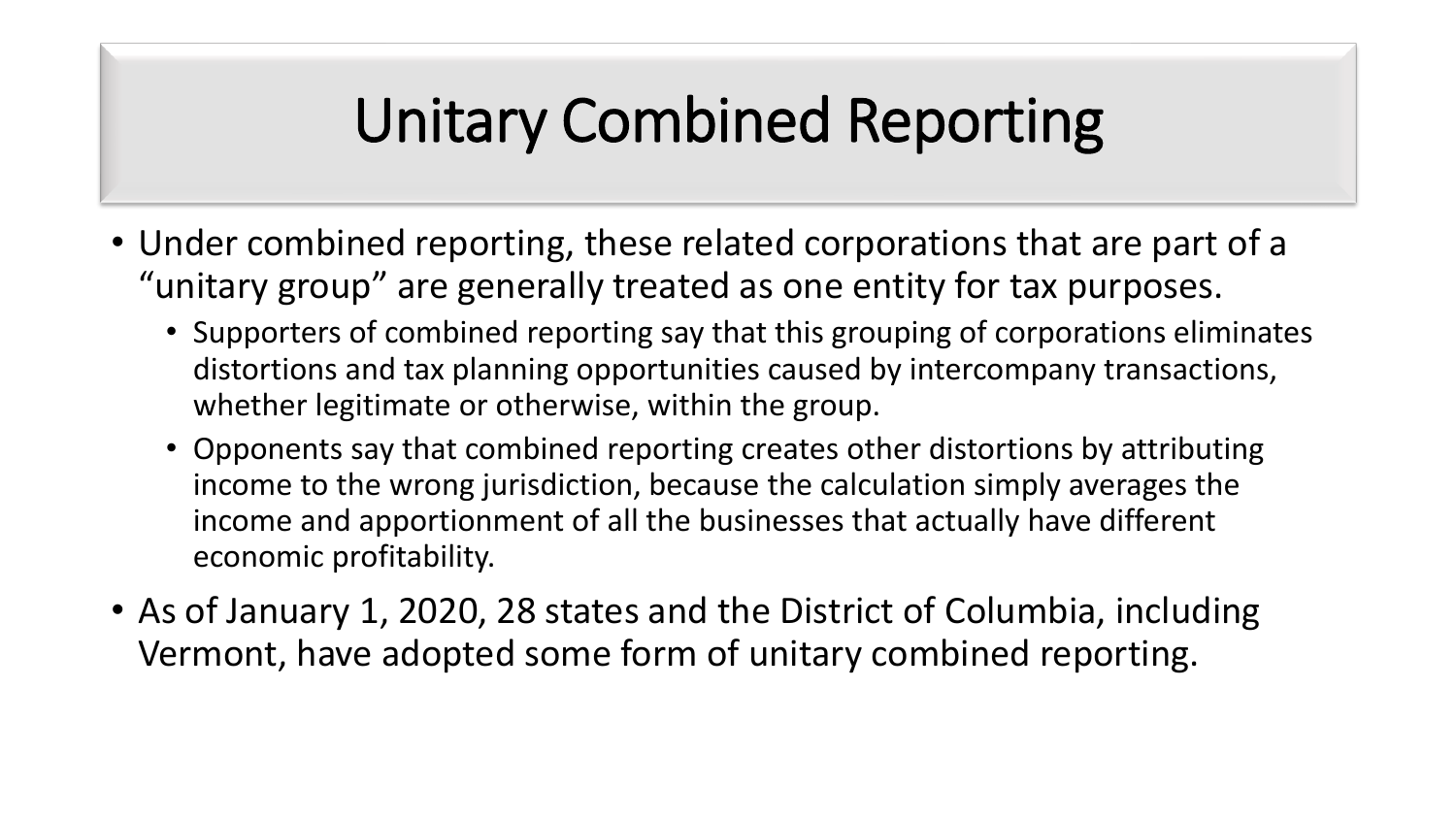### 28 states require combined reporting



Note: Combined reporting treats a parent company and its subsidiaries as one entity for state income tax purposes, thereby helping prevent income shifting.

Source: John C. Healy and Michael S. Schadewald, "2018 Multistate Corporate Tax Guide, Vol. 1," Kentucky HB 487 (2018), effective January 1, 2019; New Jersey AB 4262 (2018), effective July 1, 2019.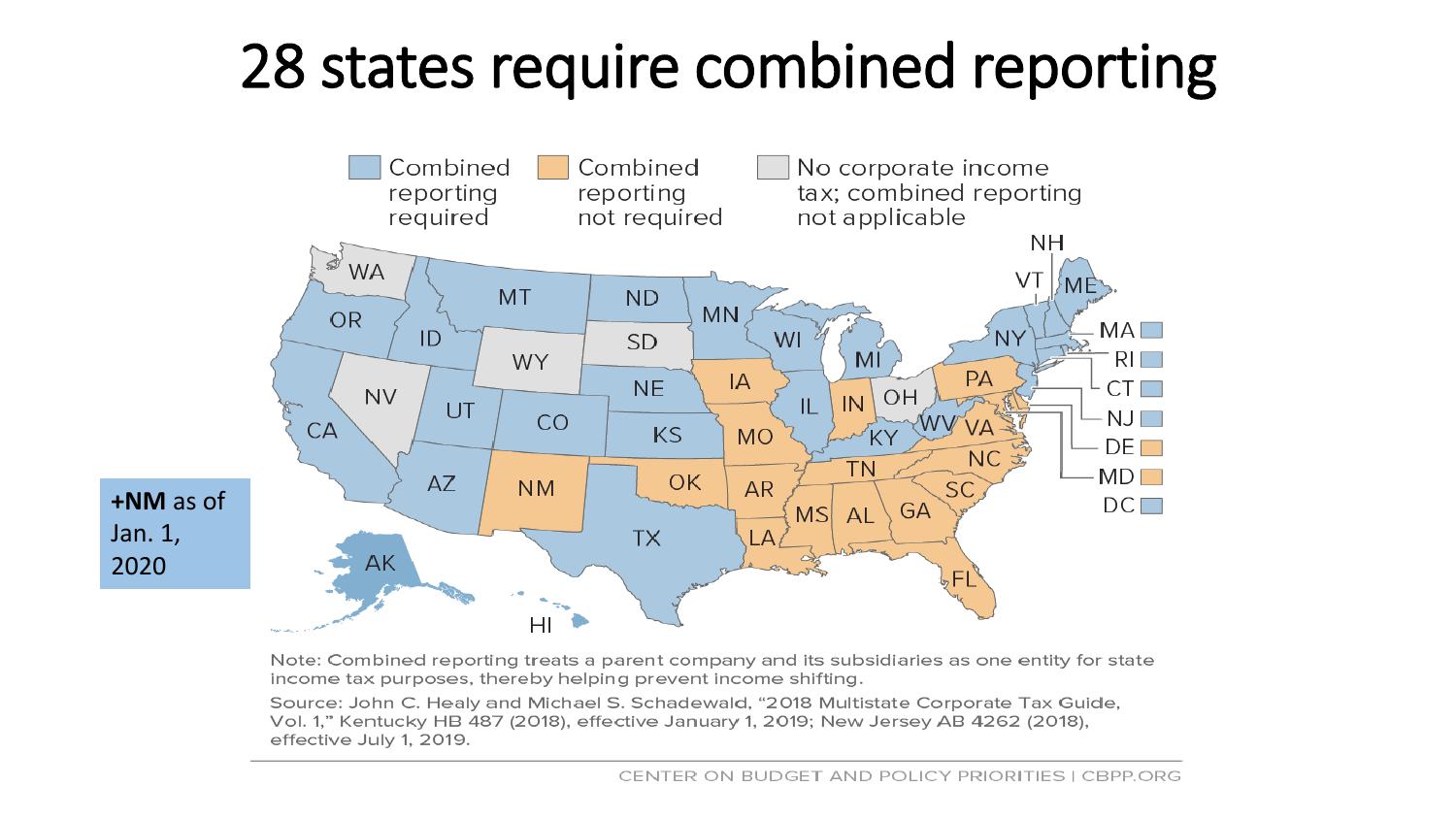#### Apportionment

- Historically, almost all states used an equally weighted, three-factor formula based on property, payroll, and sales. In the last two decades, most states have moved towards a double-weighted sales or single sales factor.
- Vermont uses a double-weighted sales factor, so a corporation's apportionment percentage is the average of:
	- VT property/total property
	- VT wages/total wages
	- VT sales/total sales (x2)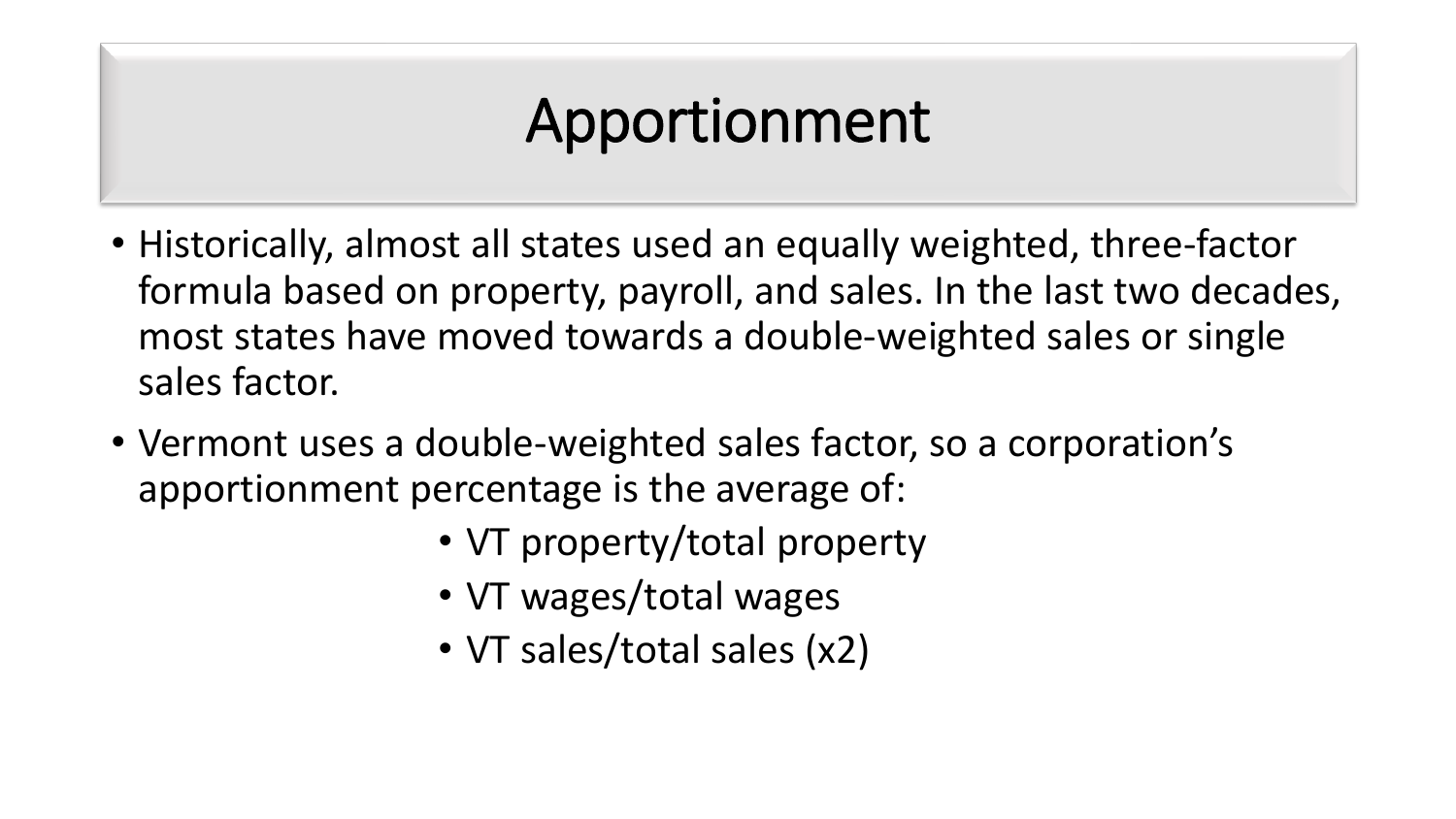#### STATE APPORTIONMENT OF CORPORATE INCOME

(Formulas for tax year 2021 -- as of January 1, 2021)

| ALABAMA *             | Double wtd Sales            | MONTANA *         | 3 Factor               |
|-----------------------|-----------------------------|-------------------|------------------------|
| ALASKA*               | 3 Factor                    | NEBRASKA          | Sales                  |
| ARIZONA *             | Sales/Double wtd Sales      | NEVADA            | No State Income Tax    |
| ARKANSAS <sup>+</sup> | Sales                       | NEW HAMPSHIRE     | Double wtd Sales       |
| <b>CALIFORNIA *</b>   | Sales                       | NEW JERSEY        | Sales                  |
| COLORADO <sup>+</sup> | Sales                       | NEW MEXICO *      | 3 Factor/Sales         |
| CONNECTICUT           | Sales                       | NEW YORK          | Sales                  |
| <b>DELAWARE</b>       | Sales                       | NORTH CAROLINA *  | Sales                  |
| FLORIDA               | Double wtd Sales            | NORTH DAKOTA *    | 3 Factor/Sales         |
| GEORGIA               | Sales                       | OHIO              | N/A (2)                |
| HAWAII <sup>*</sup>   | 3 Factor                    | OKLAHOMA          | 3 Factor               |
| IDAHO *               | Double wtd Sales            | OREGON            | Sales                  |
| ILLINOIS *            | Sales                       | PENNSYLVANIA      | Sales                  |
| INDIANA               | Sales                       | RHODE ISLAND      | Sales                  |
| <b>IOWA</b>           | Sales                       | SOUTH CAROLINA    | Sales                  |
| KANSAS <sup>+</sup>   | 3 Factor                    | SOUTH DAKOTA      | No State Income Tax    |
| <b>KENTUCKY *</b>     | Sales                       | TENNESSEE         | Triple wtd Sales       |
| LOUISIANA             | Sales                       | TEXAS             | Sales                  |
| MAINE *               | Sales                       | UTAH              | Sales                  |
| MARYLAND (3)          | 75.0% Sales, 12.5% Property | VERMONT           | Double wtd Sales       |
|                       | & Pavroll                   | VIRGINIA          | Double wtd Sales/Sales |
| MASSACHUSETTS         | Sales/Double wtd Sales      | WASHINGTON        | No State Income Tax    |
| MICHIGAN              | Sales                       | WEST VIRGINIA *   | Double wtd Sales       |
| MINNESOTA             | Sales                       | WISCONSIN *       | Sales                  |
| MISSISSIPPI           | Sales/Other (1)             | WYOMING           | No State Income Tax    |
| MISSOURI <sup>+</sup> | Sales                       | DIST. OF COLUMBIA | Sales                  |
|                       |                             |                   |                        |

Source: Compiled by FTA from state sources.

#### Notes:

The formulas listed are for general manufacturing businesses. Some industries have a special formula different from the one shown.

\* State has adopted substantial portions of the UDITPA (Uniform Division of Income Tax Purposes Act). Slash (/) separating two formulas indicates taxpayer option or specified by state rules. 3 Factor = sales, property, and payroll equally weighted.

Double wtd Sales =  $3$  factors with sales double-weighted

 $Sales = single sales factor$ 

(1) Mississippi provides different apportionment formulas based on specific type of business. A single sales factor formula is required if no specific business formula is specified. required if no specific business formula is specified. (2) Ohio Tax Department publishes specific rules for situs of receipts under the CAT tax.

(3) Maryland is phasing in a single sales factor for tax years after 2022.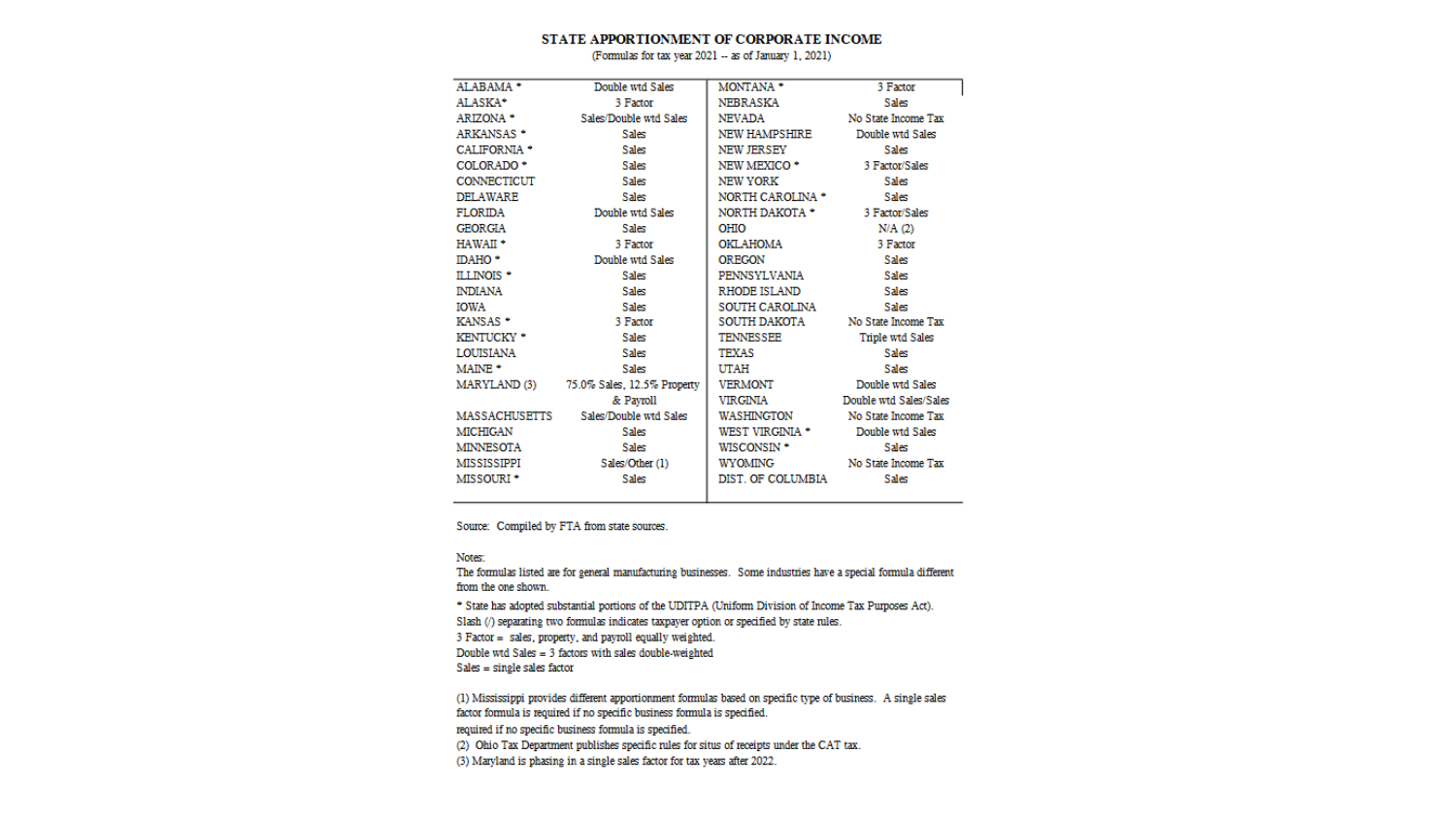# Proposals in S.53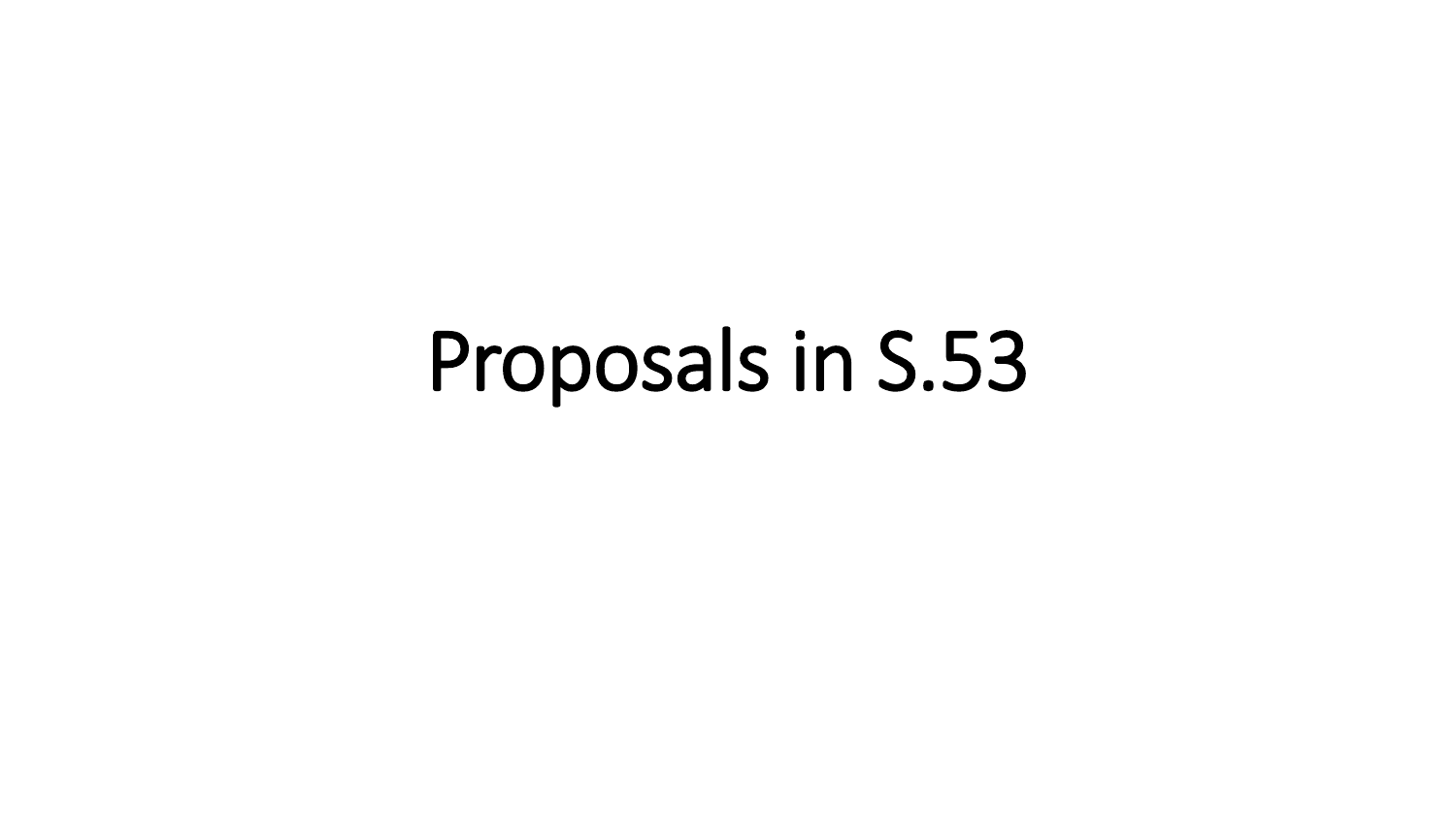### Changes to Apportionment/Single Sales

- Vermont is currently a three factor apportionment state
	- Payroll, property, and double weighted sales
- S.53 proposes to make apportionment factor only dependent upon sales.
- Revenue estimate:
	- -\$4.98 million in FY2022, -\$19.31 million in FY23, -\$20 million in FY24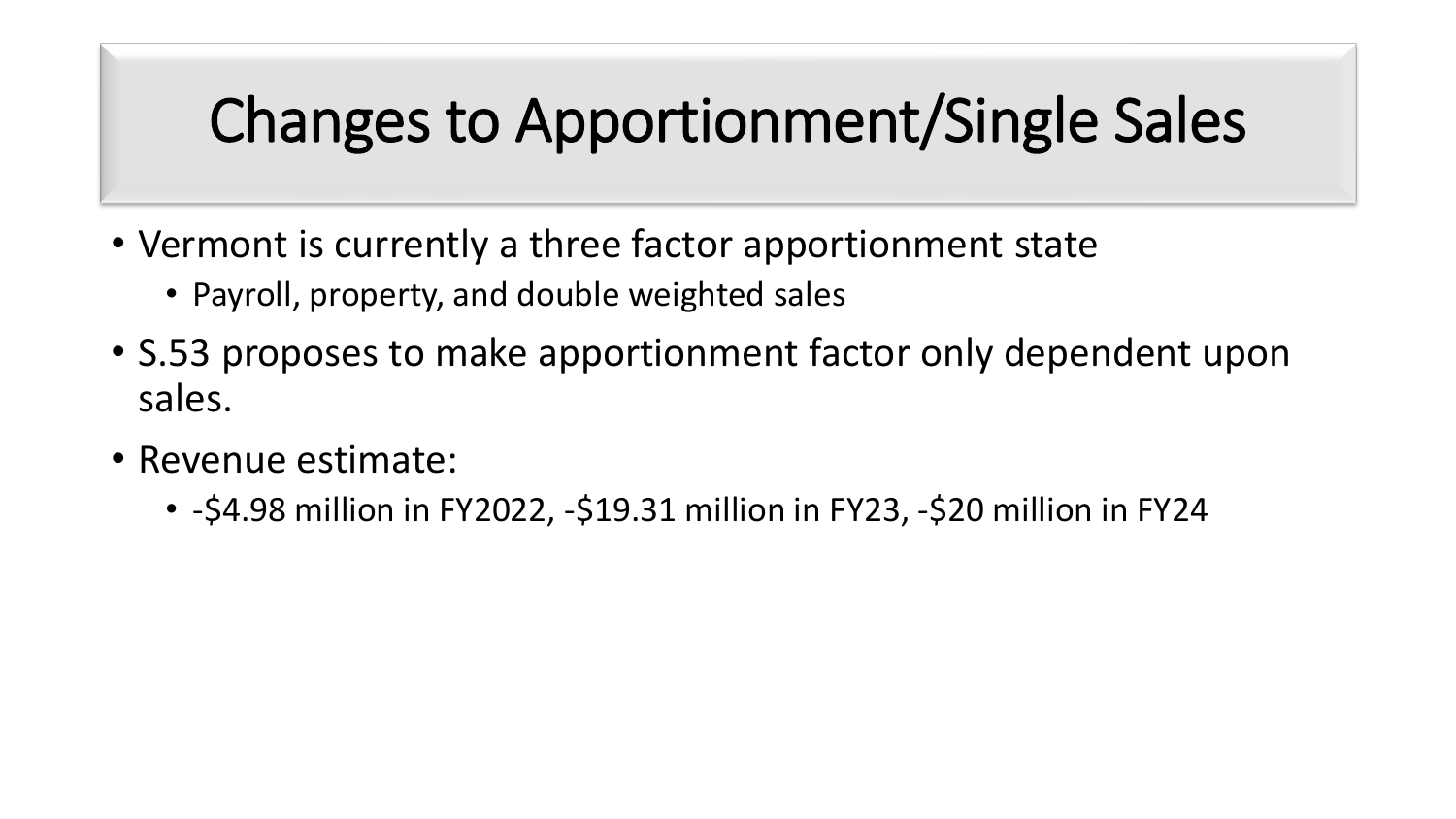#### Single Sales Example

- Company A has net income of \$10 million.
- Company A has \$2 million worth of payroll
	- \$1.5 million in based in Vermont
- Company A has \$20 million worth of property
	- \$15 million in based in Vermont
- Company A has \$50 million worth of sales
	- \$1 million of those sales were in Vermont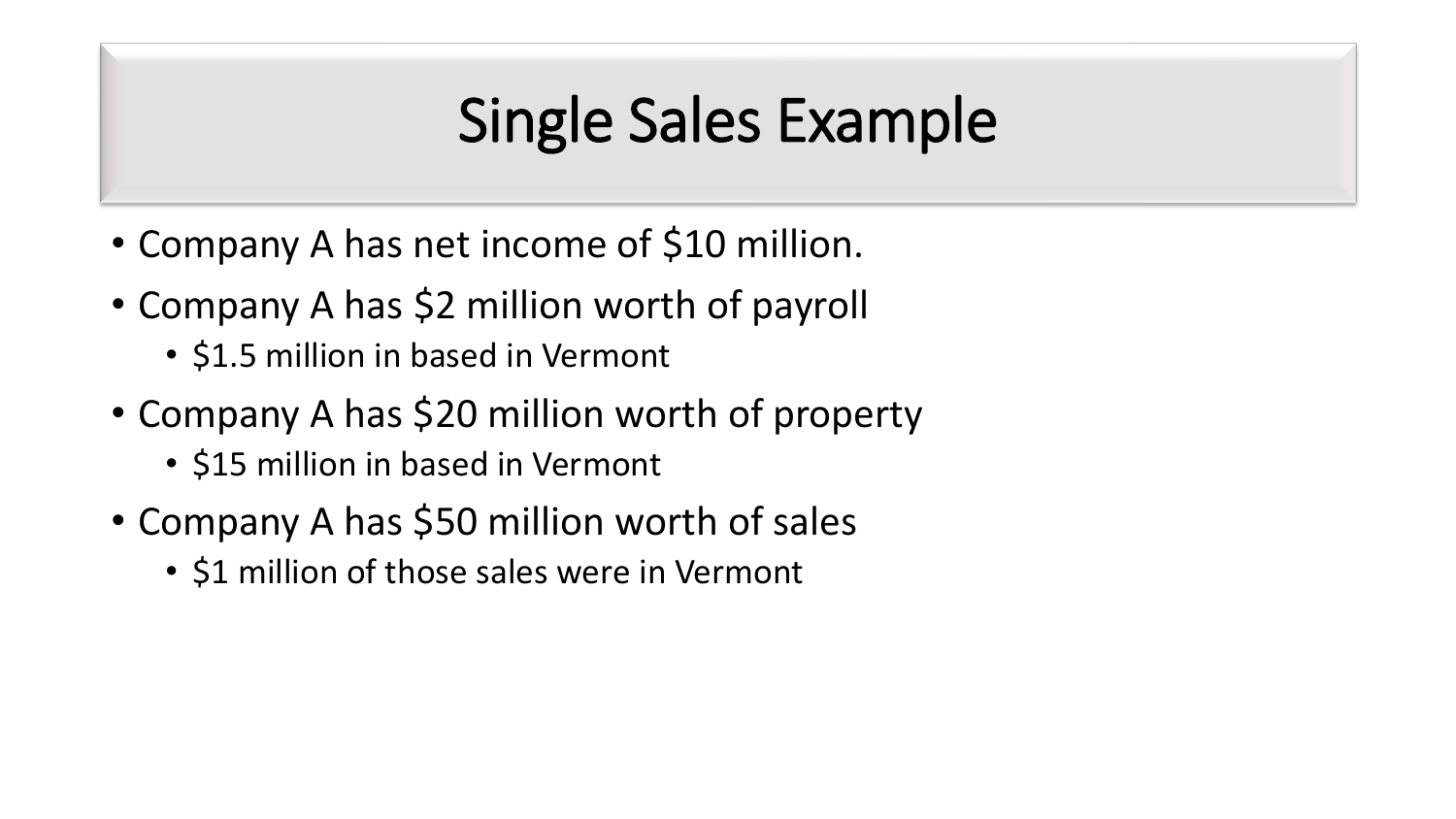#### Single Sales Example

- What percentage of Company A's net income is taxable in VT?
- Under current law:
	- VT Payroll  $=$   $\frac{$1.5 \text{ million in VT}}{$$$ \$2 million in US  $= 75%$ • VT Property  $=\frac{\$15\ million\ in\ VT}{\$20\ million\ in\ UE}$ \$20 million in US  $= 75\%$ • VT Sales  $=$   $\frac{$1 \text{ million in VT}}{$$$ \$50 million in US  $= 2\%$ • VT Apportionment  $=\frac{Property\left(75\%\right)+Payroll\left(75\%\right)+ Sales\left(2\%\right)+ Sales\left(2\%\right)}{4}$ 4  $= 38.5\%$ 
		- **VT Net Income: 38.5% x \$10 million = \$3.85 million**
- Under S.53 single sales:
	- VT Apportionment is sales only=2%
	- VT Net Income: 2% x \$10 million = \$200,000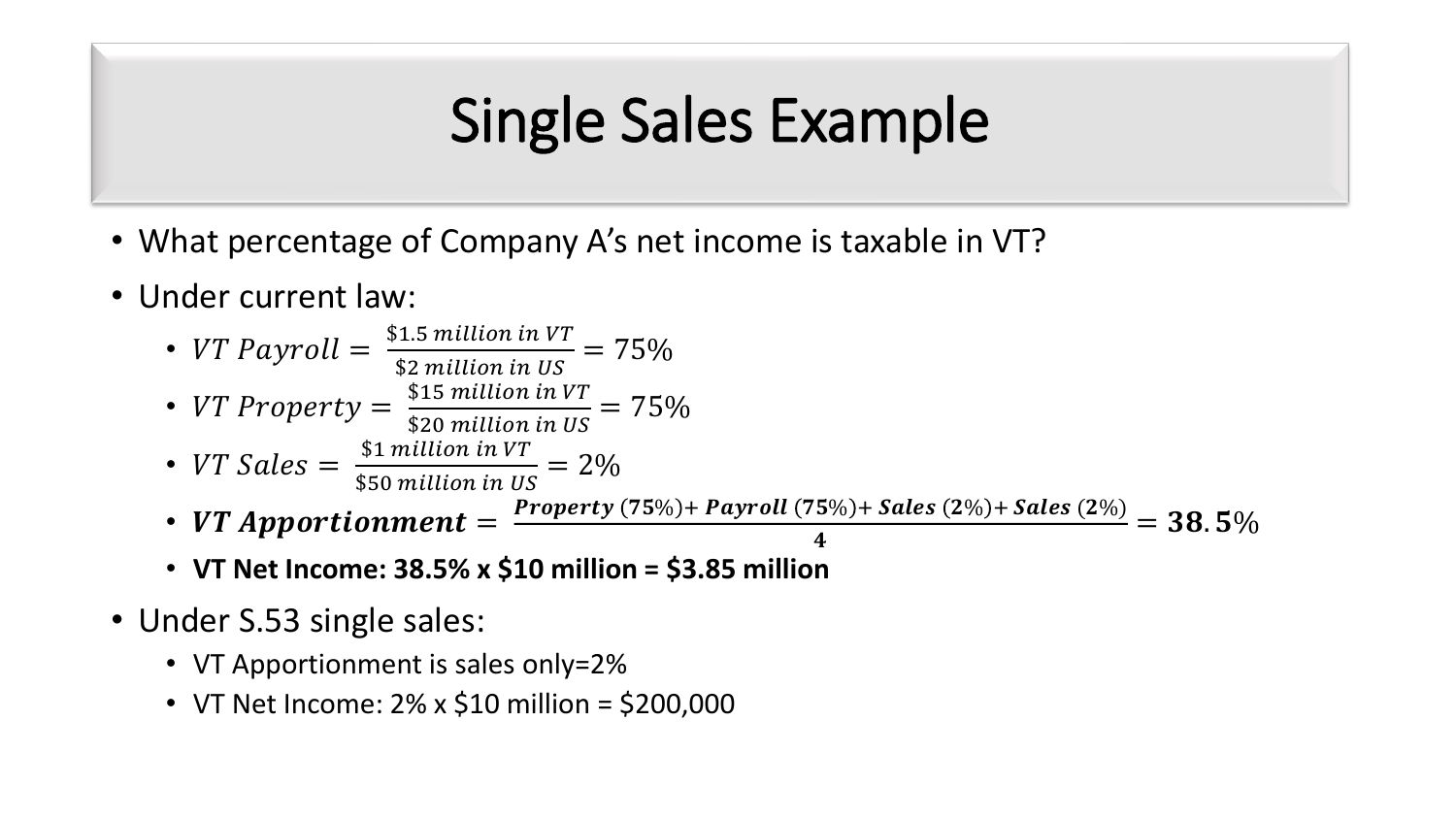### Why change to single sales factor?

- In theory, putting more emphasis on sales factor encourages businesses to set up operations in your state since there is no payroll and property in the apportionment percentage.
	- In this way, it is advantageous for businesses who have a lot of payroll and property in the state.
	- Provides a benefit to higher payroll, property businesses like manufacturing
- It is a way to "export" your corporate tax revenues.
	- Multi-state corporations who operate in your state with little physical presence will pay a greater tax burden.
- May be a better reflection of how the economy works
	- In small states, much business activity is coming from out-of-state companies that often don't have much physical presence in the state.
- Trend in states is moving towards single sales factor over the years
	- Neighboring states: Maine, Connecticut, Rhode Island, New York, New Hampshire are single sales.
	- Massachusetts is double weighted sales like Vermont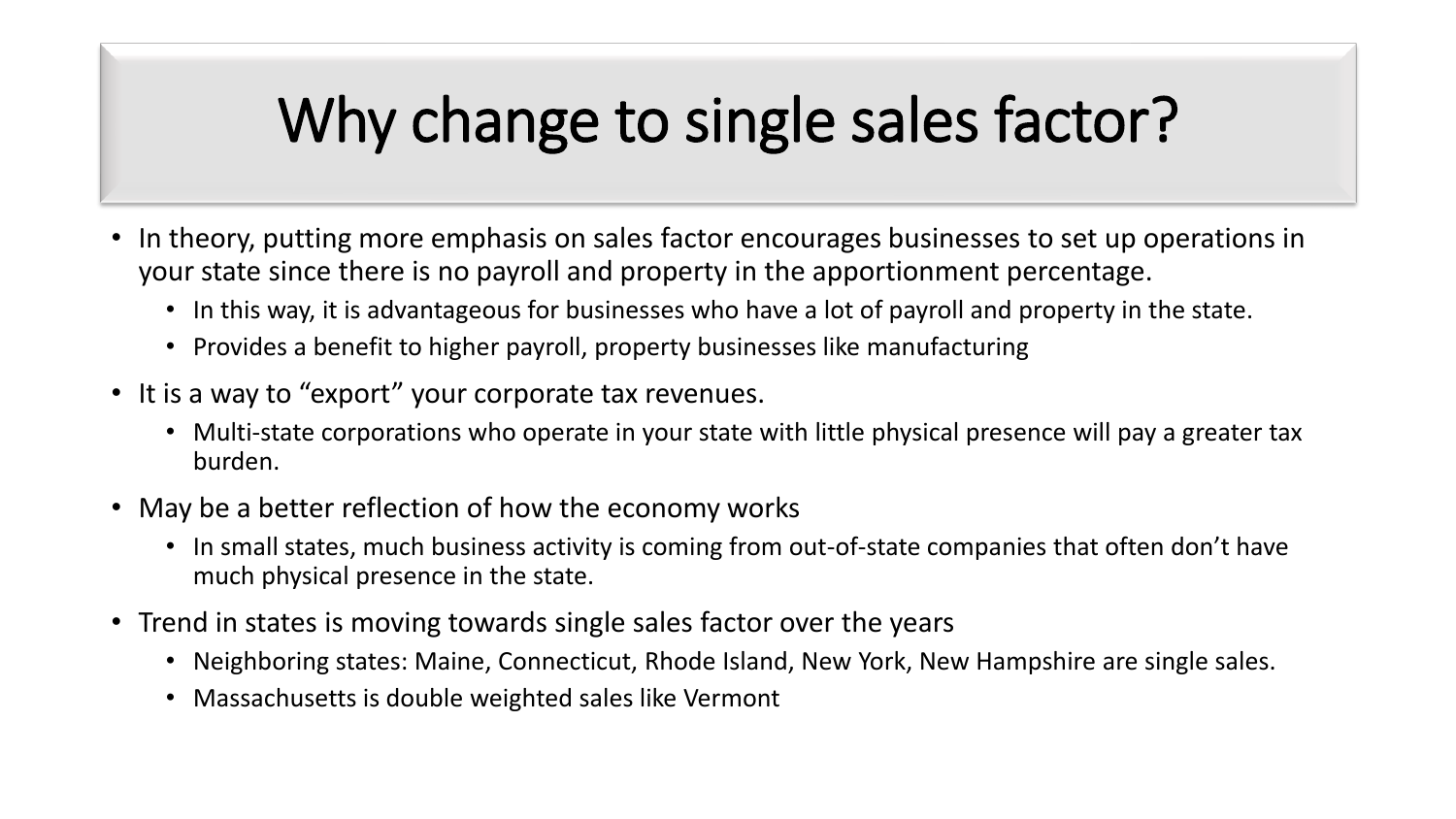## Why not change to single sales?

- Academic literature has shown little economic development or jobs impact to switching to single sales factor (see Tom Kavet memo)
	- Department of Taxes simulations show tax cuts for high VT apportionment firms, but they make up a very small share of overall corporate tax revenues.
- Apportionment and definitions of sales are more "squishy" than payroll and property.
- Obscures the benefit principle of taxation:
	- A corporation with large numbers of employees and property in a state uses more state resources than those who do not, and therefore, they should be paying more in taxes.
- Switching to single sales does not impact corporations with no taxable income (~80% of corporate tax returns).
- Revenue losses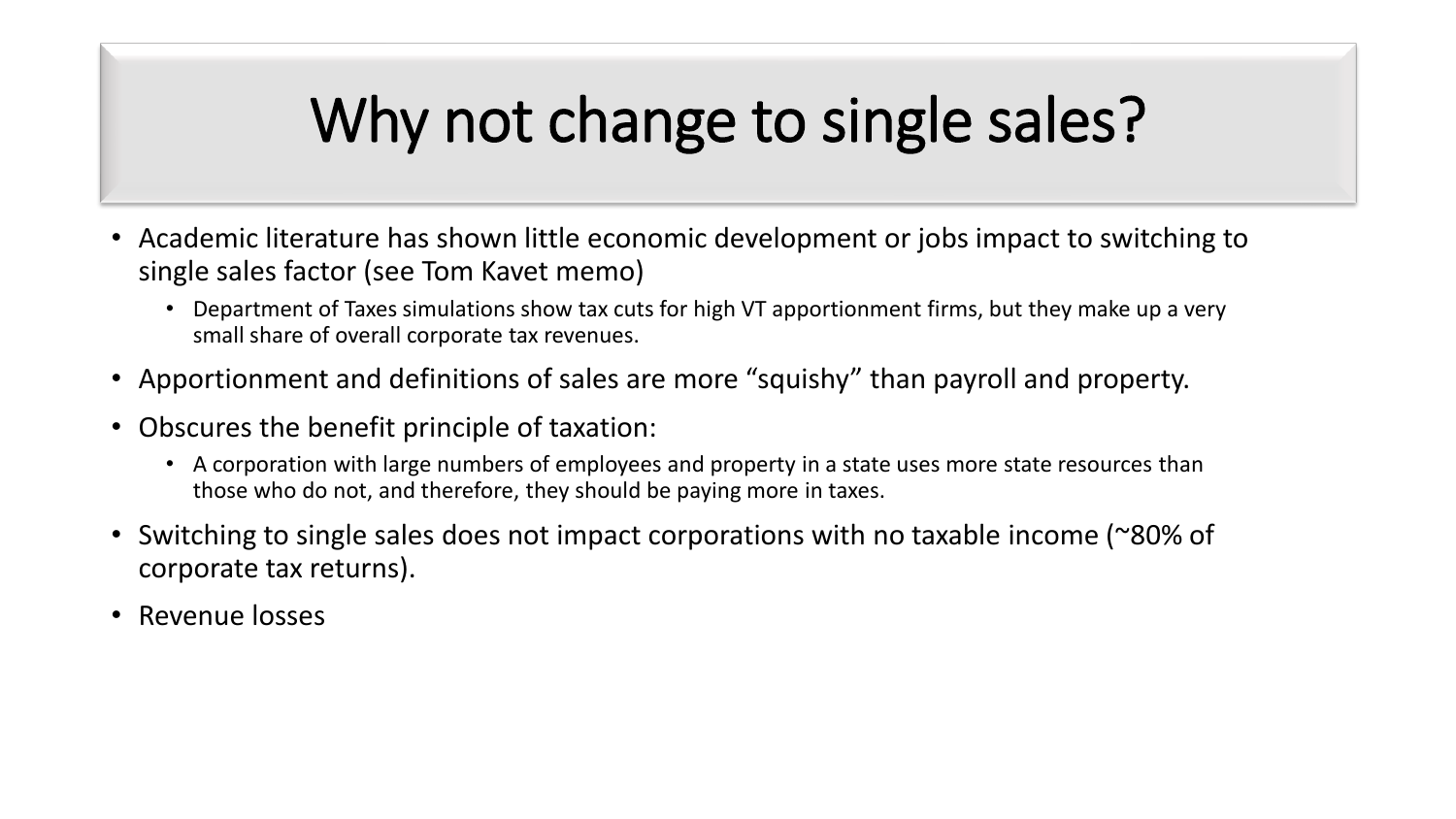### Joyce and Finnegan

- Vermont taxes corporations based upon the profits of the unitary group
- When a state has unitary reporting, it has to decide whether a member of a unitary group triggers nexus in the state
- **Joyce method:** a corporation is considered to be taxable if only the corporation itself has taxable nexus in the state.
	- Vermont is currently a Joyce state
- **Finnegan method:** a corporation is taxable if any member of the unitary group is taxable.
- **Example:** three companies, all part of a unitary group, each with a \$1 million in sales.
	- Company A has nexus in Vermont whereas Companies B and C do not and have operations elsewhere.
	- Under Joyce: only \$1 million from Company A are apportioned in the sales factor to Vermont.
	- Under Finnegan: all \$3 million of the group's sales are apportioned in the sales factor to Vermont
- About half of states with unitary combined reporting are Joyce and half are Finnegan.
- **Revenue Impact: Approximately \$6.5 million per year once fully implemented**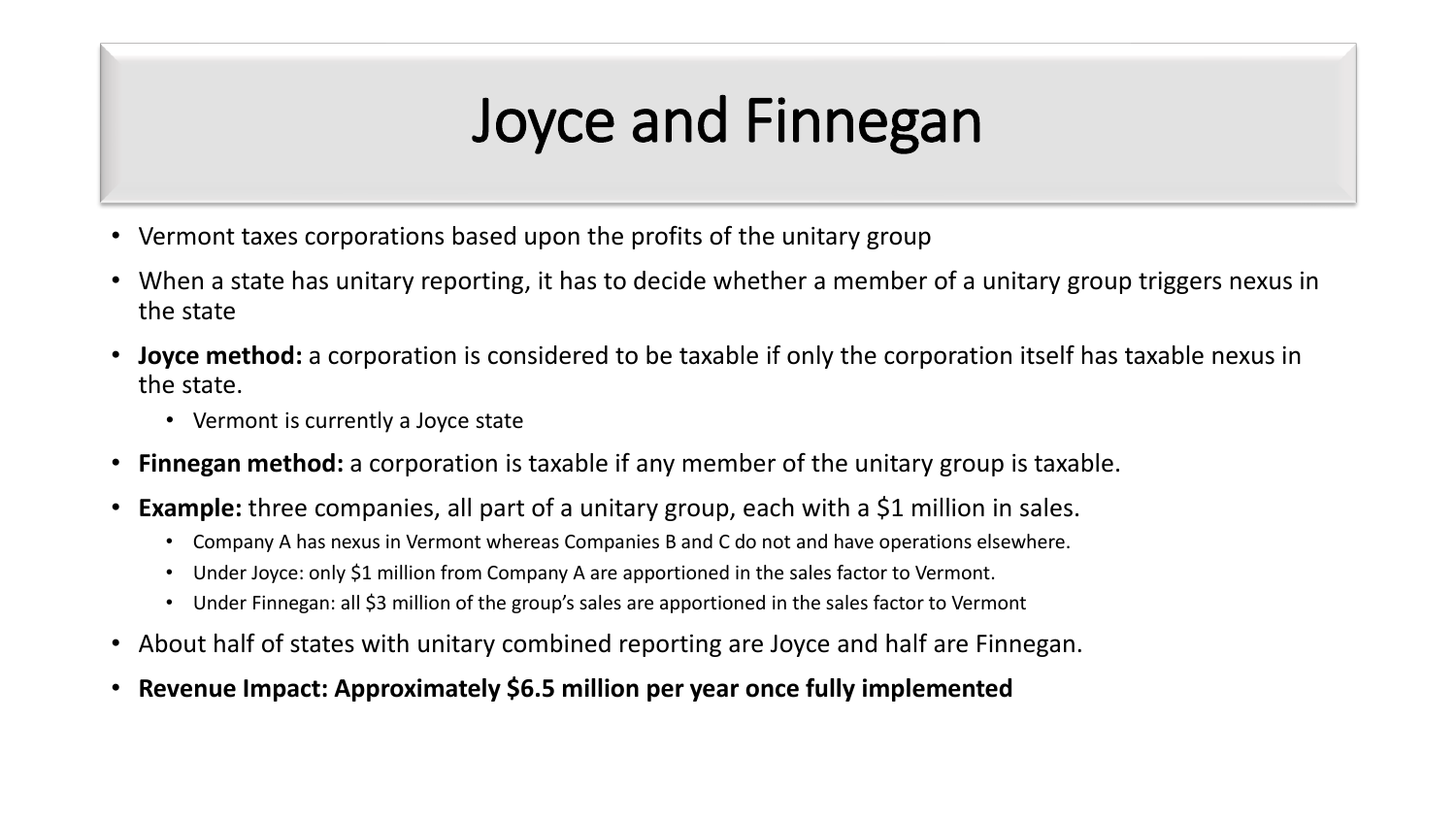#### Throwback and Throwout

- Public Law 86-272 says that a state cannot subject a corporation to its income tax if the corporation is only soliciting sales in the state but otherwise does not have "nexus."
	- If a company owns a kiosk, warehouse, employee in a state, it has nexus.
	- However, if a company solicits an order from a Vermonter, the order is fulfilled in another state, and delivered to the Vermonter using a common carrier, the company does not have nexus and has 86-272 protection.
- This creates "nowhere" income for corporations that operate across many states
	- Example: A company with \$10 million in net income in 10 states, split \$1 million per state, of which Maine and Vermont are included.
	- In Maine, where it solicits orders, it does not have sufficient nexus and has 86-727 protection so Maine cannot apply its CIT to the \$1 million sold in Maine.
	- Assuming the company has nexus in the other 9 states, then in effect, only \$9 million net income is subject to state corporate income taxes. \$1 million becomes nowhere income.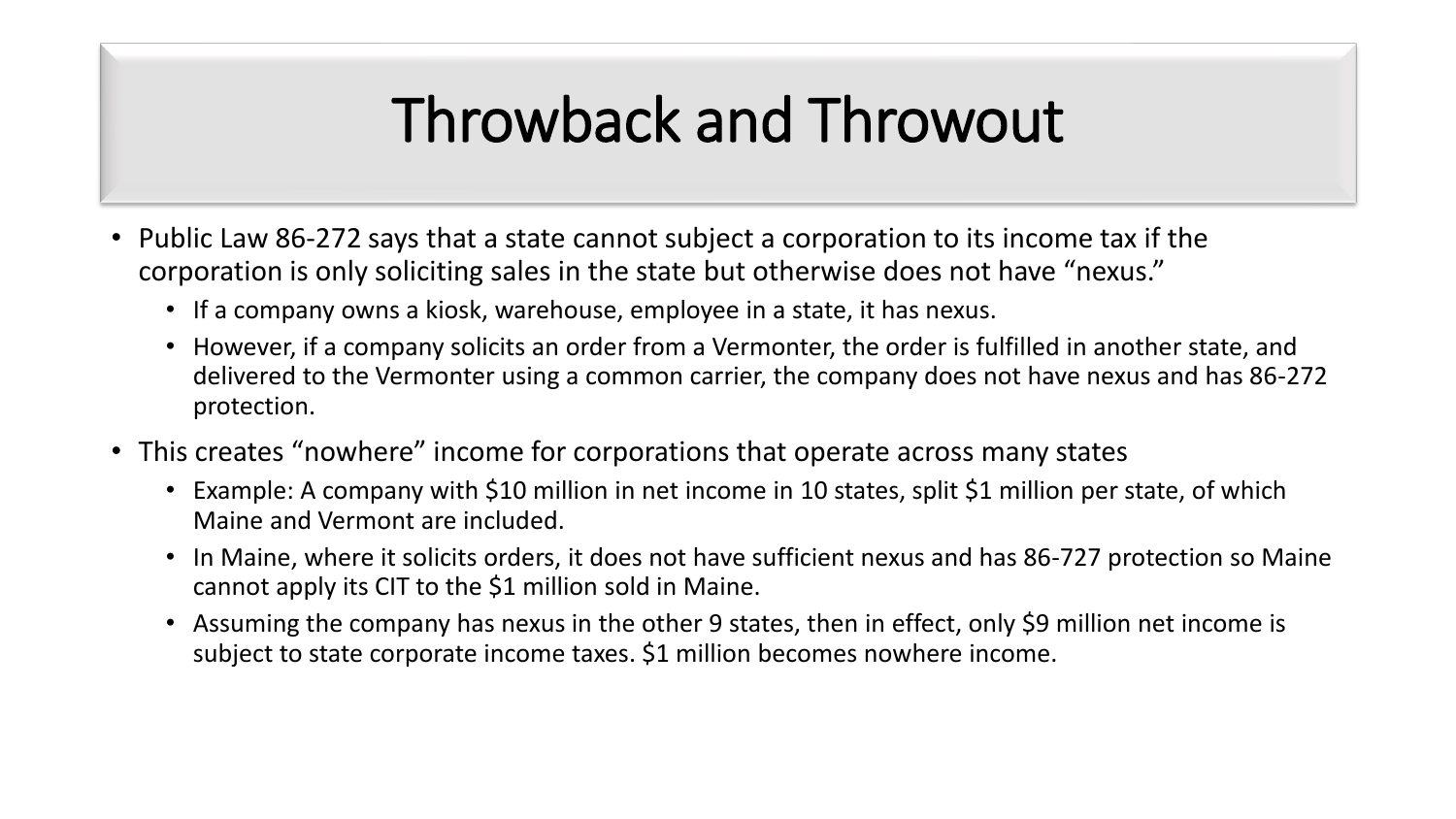#### Throwback and Throwout

- Throwback Rule: Requires the company to "throwback" nowhere income into its numerator for sales  $\bullet$ apportionment purposes.
	- In the example, Vermont would "throwback" the \$1 million in Maine nowhere income into the apportionment so Vermont's sales factor would be: \$1 million (VT) + \$1 million (nowhere income) divided by \$10 million, so 20%.

\$1 million in Vermont income  $+$  \$1 million in Maine "nowhere income"  $= 20%$ 

\$10 million in nationwide income

- Throwout Rule: Requires the company to "throwout" nowhere income from its numerator for sales apportionment purposes.
	- In the example, Vermont would "throwout" the \$1 million in Maine nowhere from the numerator so Vermont's sales factor would be \$1  $\bullet$ million (VT) divided by \$9 million

\$1 million in Vermont income

 $= 11.1\%$  $$10$  million in nationwide income  $- $1$  million in Maine "nowhere income"

• Vermont has a throwback rule for most income, but a throwout for intangibles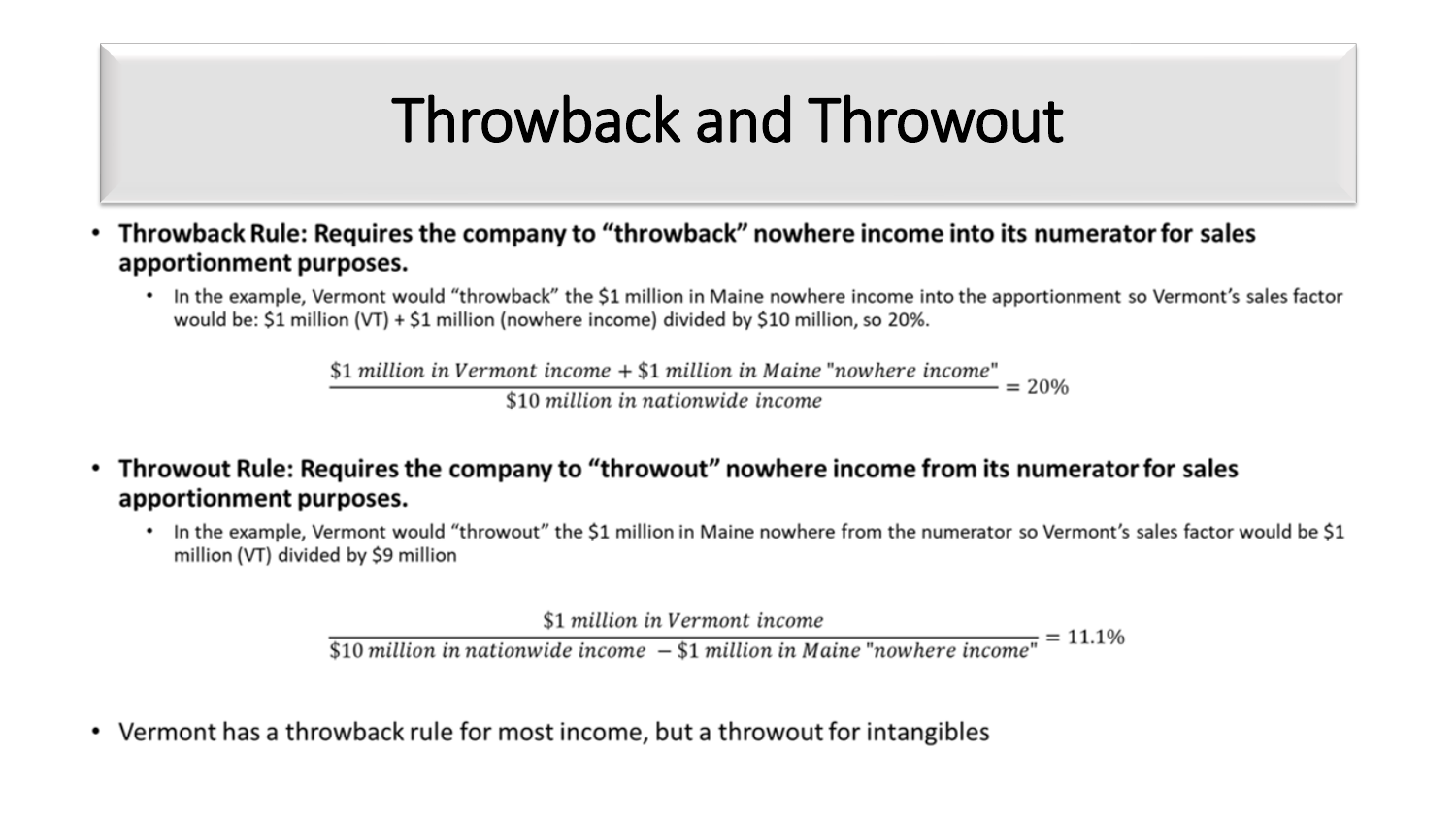# Pros and Cons of Throwback Rule

#### • Pros

- Throwback rules are in place to prevent corporations from structuring themselves in a way to avoid nexus in states.
- Was included in the original MTC document for greater tax cooperation among states.
- Cons
	- States are attributing sales of a corporation to themselves even though they bear no relation to actual business activity.
	- If a corporation has nowhere income, the tax costs of doing business in a throwback rule are much higher than just a pure reflection of their business activity in the state
	- Businesses can structure themselves to avoid nexus in throwback states.
	- Runs counter to theory of single sales: that taxation should be destination-based, not originbased.
- Revenue Impact: -\$850,000 per year once fully implemented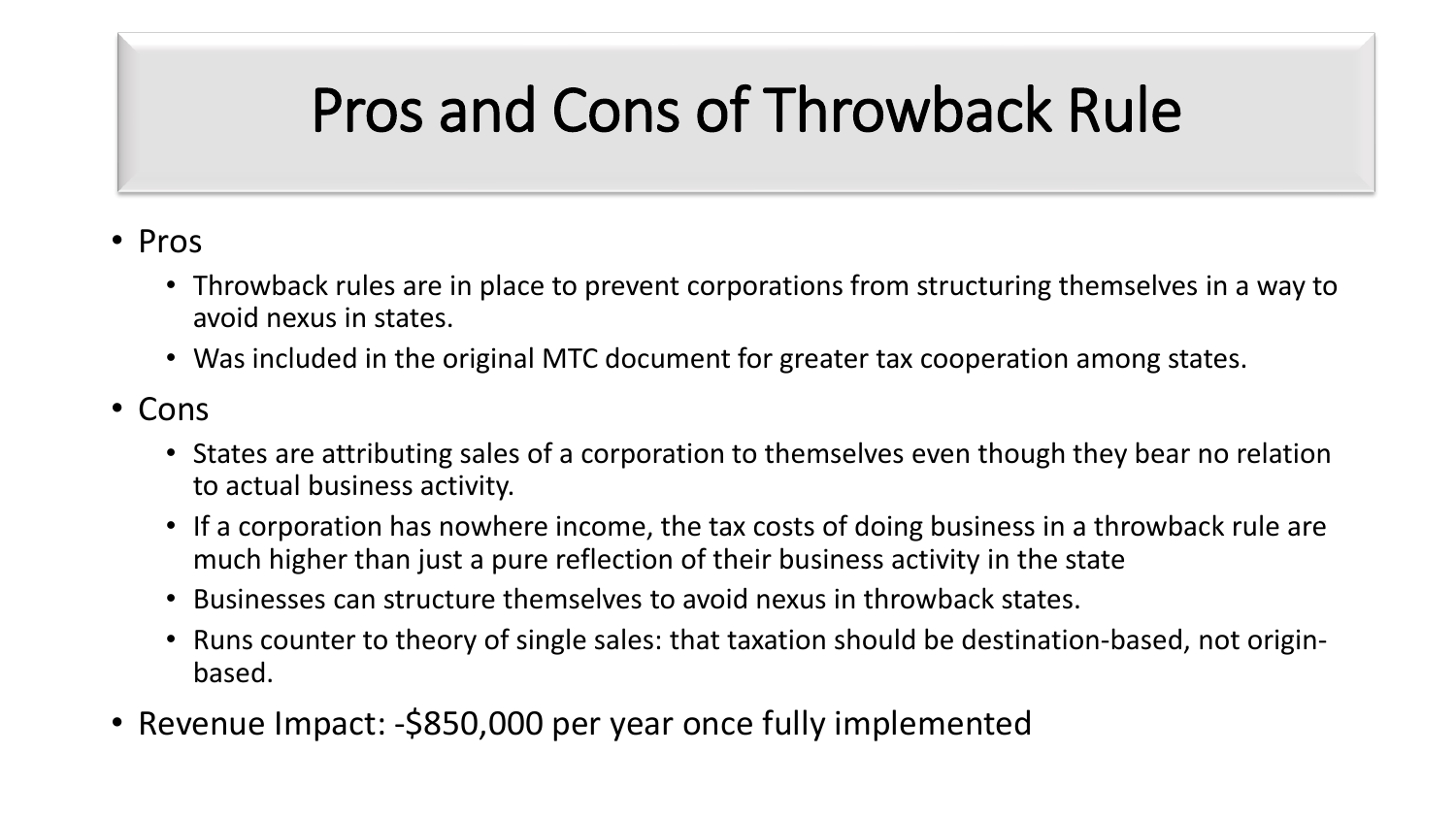# 80/20 Rules

- Vermont taxes the income of a unitary group, rather than individual separate entities.
- What about members of the group that operate primarily outside the US?
- **80/20 rule:** excludes from the apportionment calculation the member of the group if more than 80% of the business comes from sales outside the US.
	- Vermont says that an 80/20 company (overseas business operation) does not need to be counted for apportionment.
- Committee considered repealing Vermont's 80/20 rule, which would mean any overseas business operations would need to be added to the apportionment factors for the unitary group.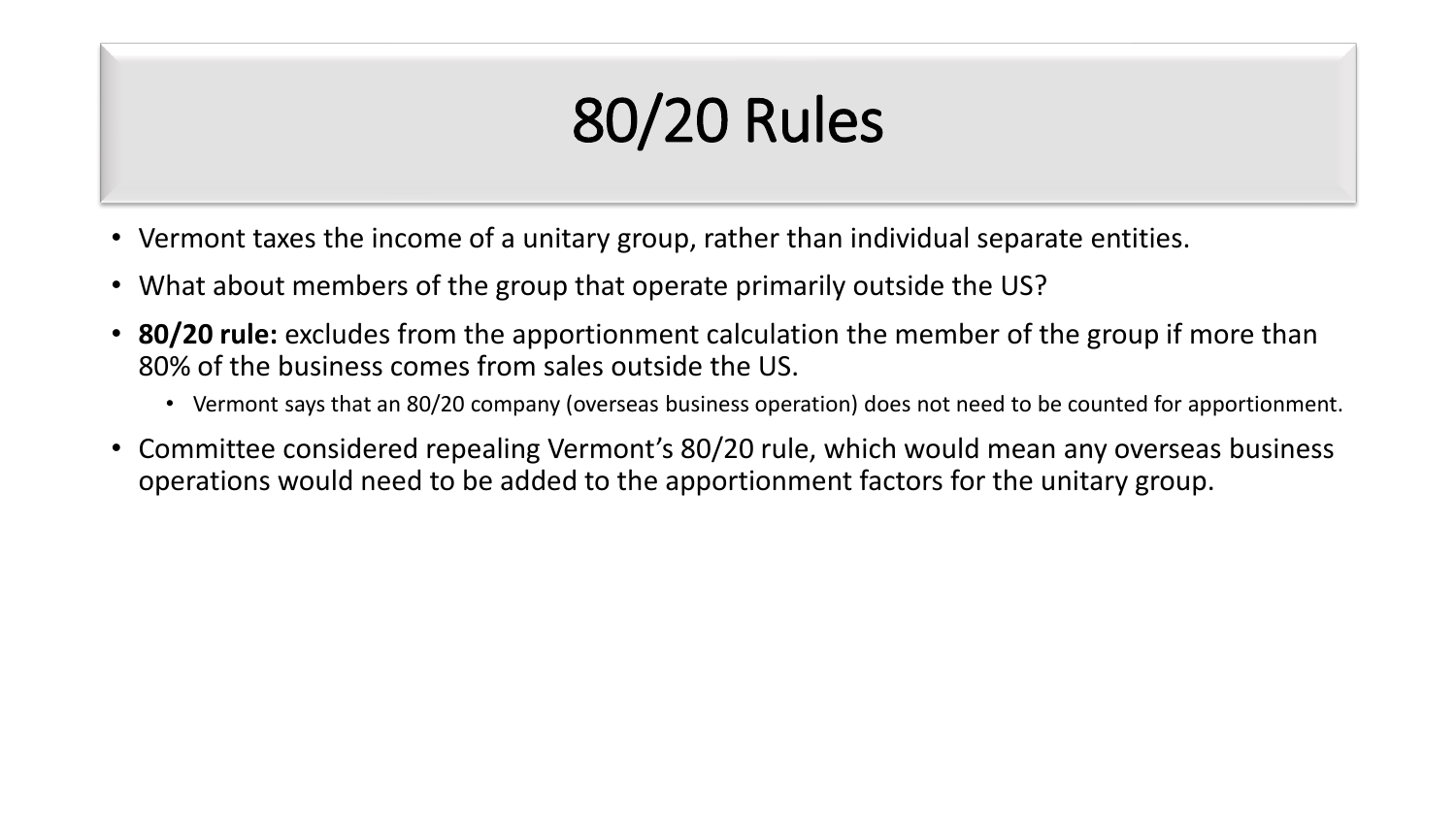#### Corporate Minimum Tax

- Corporations with zero or negative taxable net income are required to pay Vermont's corporate minimum tax
- Current law:
	- For corporations with Vermont gross receipts less than \$2 million, \$300
	- For corporations with Vermont gross receipts greater than \$2 million but less than \$5 million, \$500.
	- For corporations with Vermont gross receipts greater than \$5 million, \$750.
- S.53 Proposal: Raises approximately \$4.23 million per year once fully implemented

| <b>S.53 CMT Proposal</b>      |              |  |  |  |
|-------------------------------|--------------|--|--|--|
| <b>Vermont Gross Receipts</b> | Minimum Rate |  |  |  |
| Under \$100k                  | \$250        |  |  |  |
| \$100k-\$1 million            | \$500        |  |  |  |
| \$1 million to \$5 million    | \$2,000      |  |  |  |
| \$5 million to \$300 million  | \$6,000      |  |  |  |
| \$300 million+                | \$100,000    |  |  |  |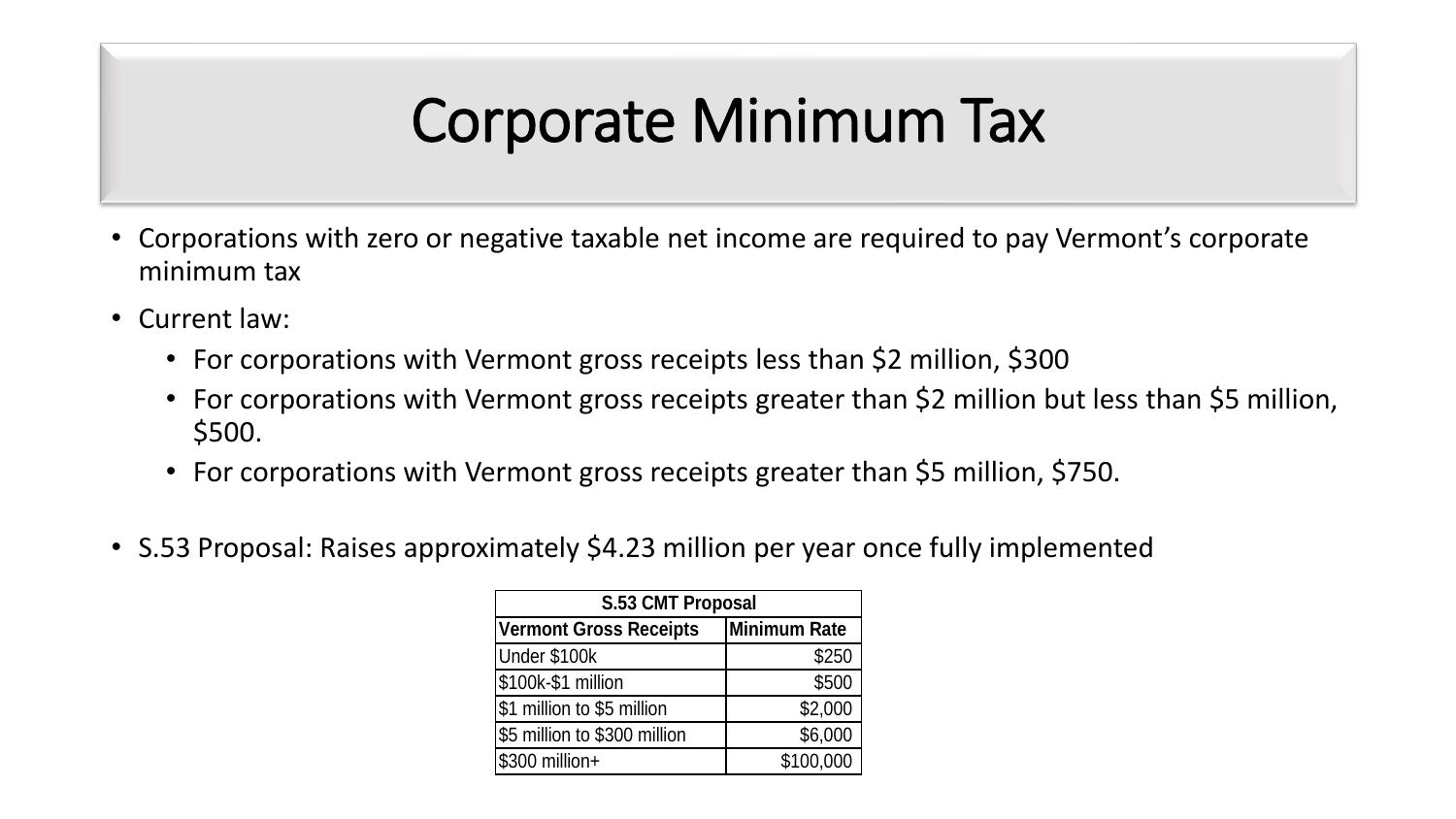#### Corporate Minimum Tax

#### **Minimum Tax Payers by Gross Receipts**

|                              | # Minimum Tax Payers |            | % of All Payers Who Pay Min Tax |       |
|------------------------------|----------------------|------------|---------------------------------|-------|
| <b>Gross Receipts Range</b>  | 2018                 | 2019       | 2018                            | 2019  |
| Less than \$100,000          | 7,246                | 7,345      | 91.3%                           | 90.4% |
| \$100,000-\$200,000          | 654                  | 621        | 73.3%                           | 70.6% |
| \$200,000-\$500,000          | 778                  | 718        | 64.6%                           | 59.6% |
| \$500,000-\$1 million        | 468                  | 457        | 55.3%                           | 53.1% |
| \$1 million-\$1.5 million    | 181                  | 182        | 47.6%                           | 45.7% |
| \$1.5 million to \$3 million | 314                  | 283        | 49.4%                           | 46.5% |
| \$3 million to \$5 million   | 154                  | <b>150</b> | 43.1%                           | 41.8% |
| $$5$ million+                | 309                  | 288        | 42.3%                           | 40.6% |
| <b>TOTAL</b>                 | 10,104               | 10,044     | 77.8%                           | 76.4% |

Source: VT Department of Taxes